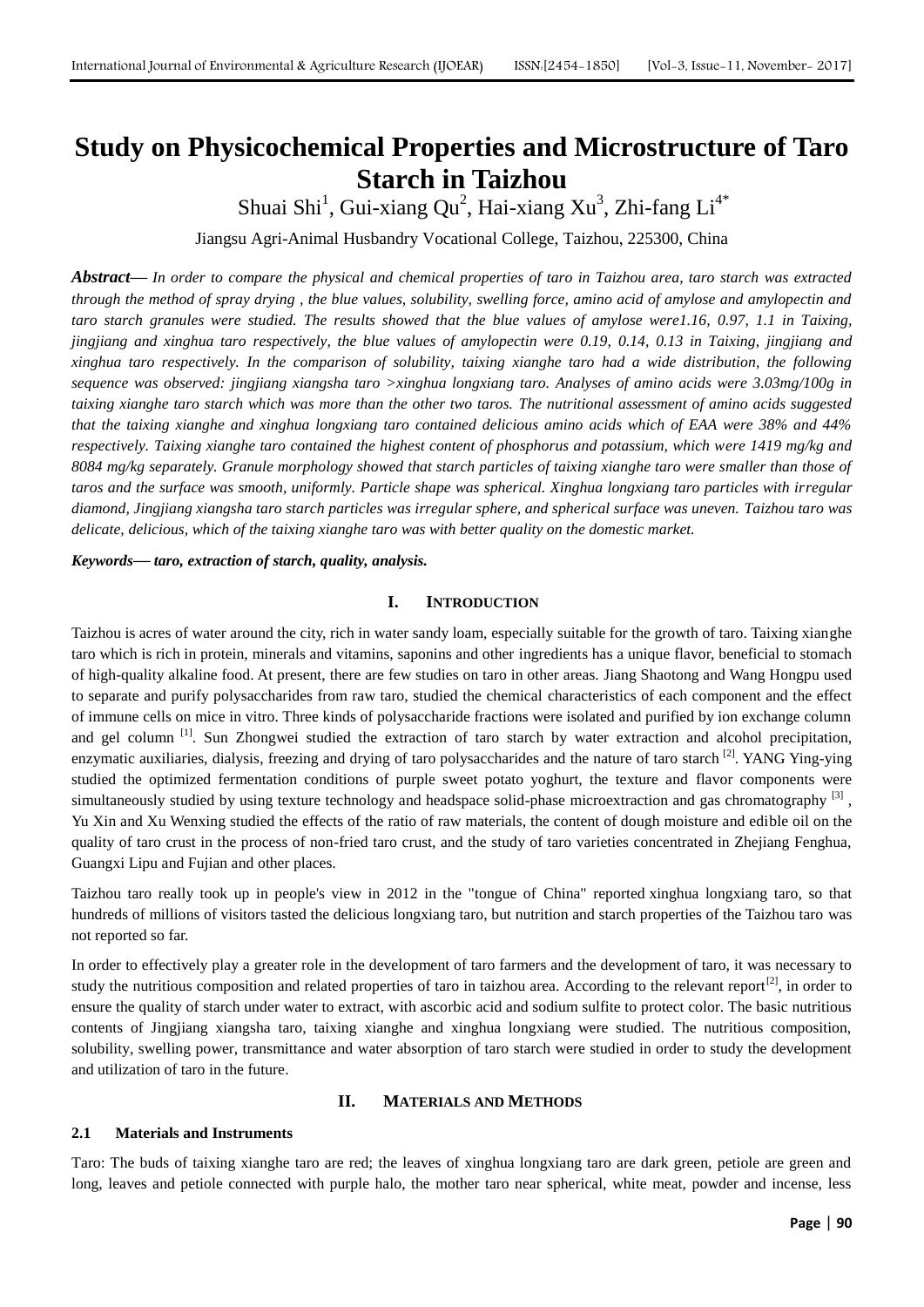taro, oval, sticky fleshy; Jingjiang xiangsha taro smooth entrance, sweet, strong sandy, bought in Taizhou every origin; ascorbic acid and n-Butanol purchased from Sinopharm Group (Shanghai) Chemical Reagent Co., Ltd.; sodium sulfite purchased from suzhou china Airlines chemical Technology Co., Ltd.; The above reagents are analytical pure.

DS-1 high-speed tissue crusher were from Shanghai specimen model plant; GYB series of high-pressure homogenizer were from Shanghai Donghua high pressure homogenizer; B-290 small spray dryer were from Beijing Lai Hang Electronics Co., Ltd.; 754 UV spectroscopy Photometer were from Shanghai Jinghua Technology Instrument Co., Ltd.; TD5A-WS-type centrifuge were from Jintan Jinnan Instrument Manufacturing Co., Ltd.

# **2.2 Experimental methods**

# **2.2.1 The step of taro starch**

marketing taros, which were hypertrophy bulb, upright shape, nattiness and uniform, tissue enrichment, no dry shrinkage and hardening phenomenon, no damage and no metamorphic decay.

The rough surface of taro was removed, washed, cut into thin, and then washed again. The blocks of cut taro were covered with the ratio of material to water 1:2 and pH 7, and then the blocks were placed in a high-speed tissue crusher to a uniform consistency and no lumpy particles. In the same time the particles were ground, 0.01% ascorbic acid and 0.02% sodium sulfite <sup>[1]</sup> solution was added to soak for 70min, the homogenate extraction was filtrated with 100 mesh sieve, filtrate and filter residue was collected, which was filtered three times with a small amount of water rinse, the filtrate was collected. The filtrate was added to a high pressure homogenizer and homogenized at a pressure of 20-30 MPa. Spray drying, the inlet temperature was  $135^{\circ}$ C, the outlet temperature was  $75^{\circ}$ C. Exhaust fan 100%, peristaltic pump 20%. The starch was collected after the spray drying and stored in a constant temperature oven  $(40^{\circ}C)$  and collected.

# **2.2.2 Crude separation of amylose and amylopectin**

5.0 g sample of taro starch were placed in a 500 mL beaker, added a small amount of anhydrous ethanol, so that the sample was fully moist, then added 200 mL 0.5 mol/L NaOH solutions. The mixing solution was heated in a boiling water bath with constant stirring for 30 min until complete dispersed. The resulting solution was cooled and centrifuged (4000 r/min, 20 min), then the undispersed residue (precipitate fraction) was removed. The centrifuged solution was neutralized with 2 mol/L HCl and added 100 mL of n-butanol-isoamyl alcohol in a ratio of 3:  $1(v/v)$ , and then heated and stirred in the boiling water bath for 20 min. At the same time, the solution was transparent and cooled to room temperature, transferred into  $2~4$  °C refrigerator for 24h, removed the centrifuge (4000 r/min, 20 min), the supernatant was crude amylopectin, the precipitate was crude amylose, the sample were collected for later analysis<sup>[5]</sup>.

# **2.3 Purification of amylose and amylopectin**

The precipitate (crude amylose) was transferred to a saturated n-butanol solution (120 mL). The mixture was then placed in a boiling water bath and stirred until the solution was transparent. The solution was gradually cooled to room temperature and transferred to a refrigerator (2-4 °C) for 24 h, centrifuged (4000 r/min, 20 min), and repeated the above steps 6 times, and then the precipitate was immersed in ethanol for 24 h, washed with anhydrous ethanol several times, And finally the precipitate was dried in a drying oven to obtain a pure amylose, collected for analysis<sup>[2]</sup>. The lower solution was added with 40 mL of n-butanol-isoamyl alcohol (volume ratio of 1: 1) mixture, heated and stirred in a boiling water bath until the solution was dispersed and transparent, cooled to room temperature, transferred to the refrigerator at  $2~4$  °C for 48h, centrifuged (4000r/ min, 20 min), removed the pellet and repeat the above steps 4 times with the supernatant. The resulting supernatant was concentrated under reduced pressure to half of the original volume, added 2 times the volume of ethanol, precipitated, centrifuged, the precipitate was dissolved in 200 mL 0.5 mol/L hotting NaOH solution, centrifuged to precipitate, the above precipitated solution was added 2 times volumes of absolute ethanol, dissolved the precipitate in 200 mL of distilled water, reprecipitated with 2 times of absolute ethanol, washed with anhydrous ethanol several times, finally, precipitated in a drying oven, amylopectin 100% pure product was obtained collected for analysis<sup>[5]</sup>.

# **2.4 Determination of blue value**

Blue value was an indicator of the binding properties of starch and iodine. The absorbance of the formed complex was measured at a wavelength, 0.5 mg of purified amylose and amylopectin was separately added to 50mL beaker, added 1mL of distilled water and 0.5mL of 1 mol / L sodium hydroxide solution, then heated in boiling water for 3min and then cooled, added 0.5mL of 1mol / L hydrochloric acid solution, added 0.1 g of sodium bitartrate, added water to 45mL, and added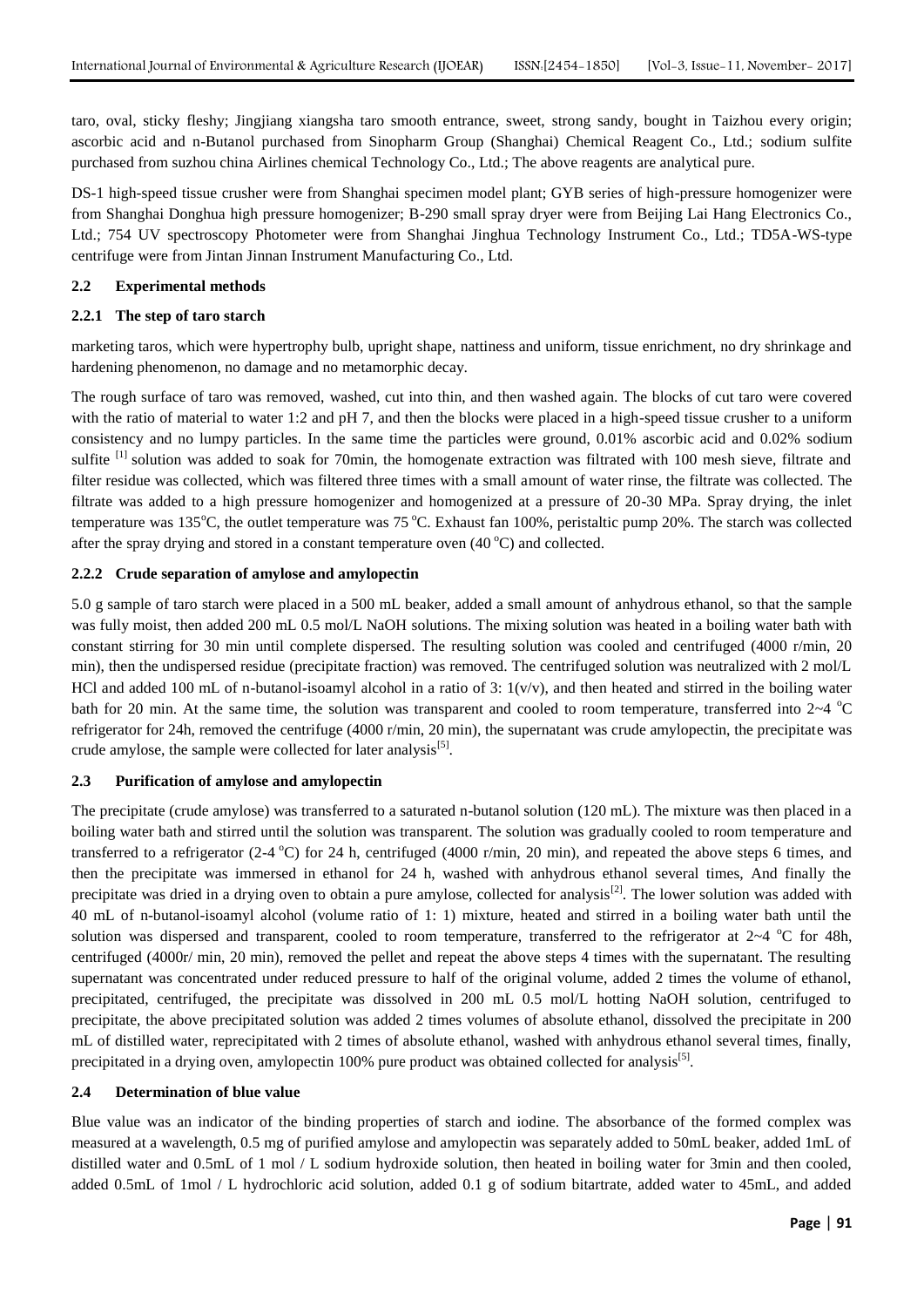0.5mL of iodine solution (mixed solution of potassium iodide and iodine, wherein the content of iodine 0.2% and the content of potassium iodide 2%), the solution was added to 50mL, mixed, placed at room temperature for 20 min, then measured with a spectrophotometer at 680nm wavelength absorbance. With the same concentration of iodine solution as a reference solution. Calculating the blue value according to the following formula: Blue value =  $OD_{680nm} \times 4$ /the concentration of the sample (mg/100mL)<sup>[5]</sup>.

#### **2.5 Determination of Solubility and Swelling Power of Different Taro Starch**

Different starch samples was weighed, added 100mL distilled water, heated and stirred at  $80^{\circ}$ C for 30 min, and stirred to make starch solute to reach concentration of 0.4%, 0.8%, 1.2%, 1.6% and 2%, Centrifuged with speed 3000r/min for 30min. The supernatant was evaporated in a water bath to near drying, and then placed in a constant temperature oven drying, temperature  $105^{\circ}$ C to constant weight. The amount of drying material obtained was m, the solubility was calculated in the following formula $^{[6,7]}$ .

So lub *ility* = 
$$
\frac{m}{M}
$$
 × 100

$$
Swelling\ force = \frac{W \times 100}{100 - S} \times M
$$

Formula: m-the supernatant evaporated to dryness weight (unit:g)

M-the weight of starch samples (unit:g)

W-the weight of sediment after centrifugation (unit:g)

#### **2.6 Scanning electron microscopy**

After the powdery sample was dried, the sample was glued it to holder with conductive glue. The sample holder was placed in the ion sputter and plated a  $10~20$  nm thick platinum film on the surface. Observation of electron microscopy under different magnification and taking pictures.

#### **2.7 Determination of drainage rate of different taro starch solution**

Different starch samples was weighed, added 100 mL of distilled water, heated and stirred at  $80^{\circ}$ C for 30 min, stirred to make starch solution to reach the concentration of 0.4%, 0.8%, 1.2%, 1.6% and 2%, placed in centrifuge tube, placed in the freezer, removed after 24h. After its natural thawing, the phenomenon was observed. Then the samples were placed in the freezer refrigerator, frozen repeatedly, centrifuged after drainage, the weight of the precipitate was brought into the equation given below to calculate the starch drainage rate<sup>[8]</sup>.

$$
Drainage\ rate = \frac{M-m}{M} \times 100
$$

#### **2.8 Determination of basic nutritional content in taro**

Phosphorus and potassium elements were determined according to GB/T5009.91-2003 (Determination of minerals in food);

Ash content was determined according to GB 5009.4-2010;

Fat was determined according to GB/T 5009.6-2003 using the first method of soxhlet extraction;

Starch was determined according to GB/T5009.9-2008 using the second method of acid hydrolysis;

Amino acids were determined according to reference GB/T8314-2013 (Determination of total amino acids in food).

The above indicators were measured 3 times, taking the average.

# **2.9 Data processing**

Using SAS8.2 software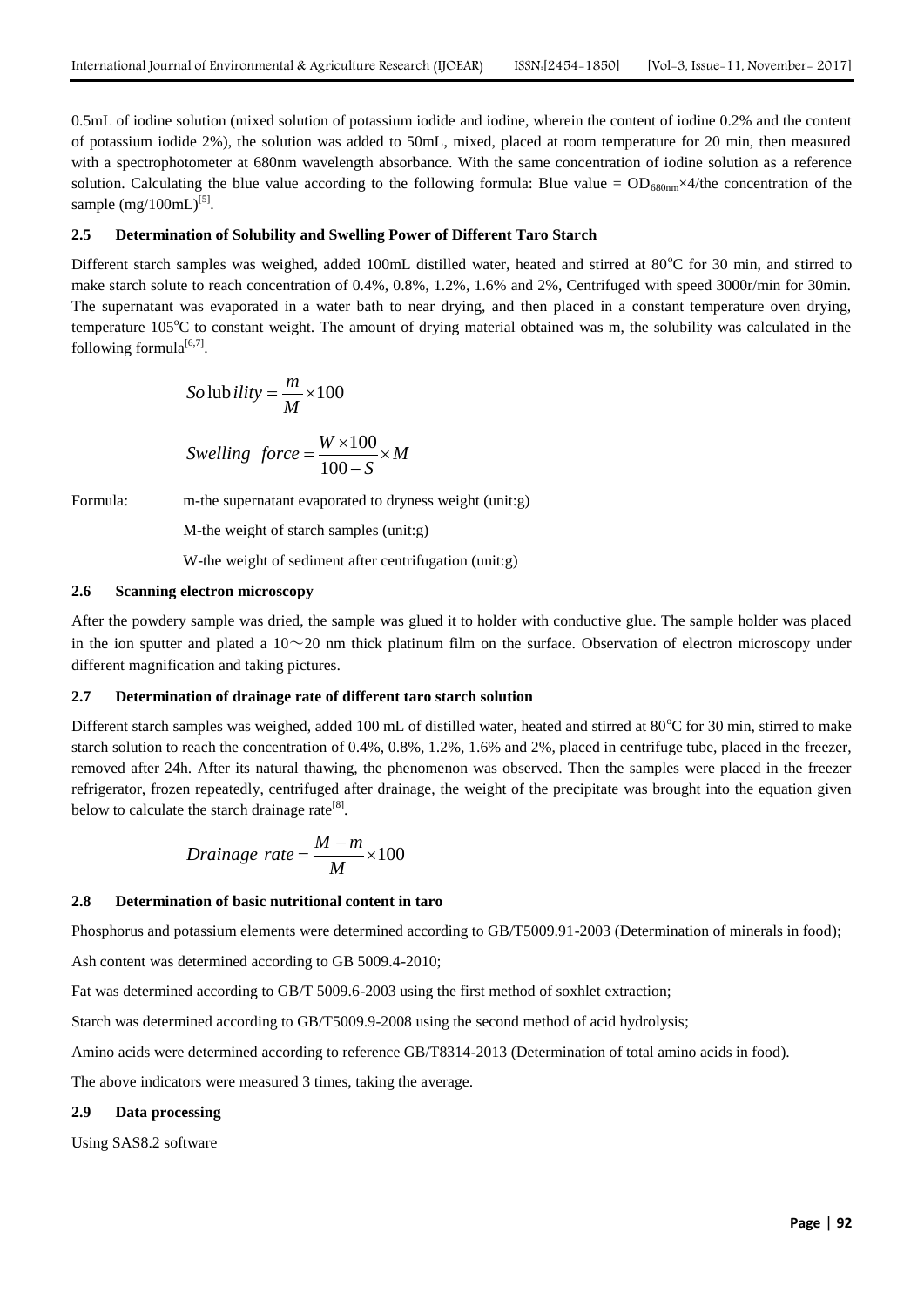# **III. RESULTS AND DISCUSSION**

# **3.1 Nutritional content of taro**

| THE NUTRITIONAL COMPOSITION OF SOME DIFFERENT TYPE OF TARO (mg/kg) |                      |                         |                        |  |  |
|--------------------------------------------------------------------|----------------------|-------------------------|------------------------|--|--|
| items                                                              | taixing xianghe taro | Jingjiang xiangsha taro | xinghua longxiang taro |  |  |
| amino acids                                                        | $30.86 \pm 0.96$     | $27.2 \pm 0.44$         | $27.28 \pm 0.38$       |  |  |
| phosphorus                                                         | $1419 \pm 12.34$     | $1263 \pm 13.68$        | $1036 \pm 11.54$       |  |  |
| potassium                                                          | $8084 + 46.54$       | $7621 + 49.74$          | $7055 \pm 48.68$       |  |  |
| crude fat                                                          | $2200+62.54$         | $2540 \pm 44.58$        | $2580 \pm 52.58$       |  |  |
| starch                                                             | $91200 \pm 414.56$   | $90240 \pm 420.48$      | 120400±410.54          |  |  |
| ash                                                                | $9240 \pm 64.64$     | $9140 \pm 62.36$        | $9360 \pm 63.42$       |  |  |

# **TABLE 1**

Phosphorus was a component of DNA and RNA, which was beneficial to memory and necessary to maintain bones and teeth. We can see from table 1, the content of phosphorus and potassium in Taixing xianghe taro was the highest among the three taro samples, which were 1419 mg/kg and 8084 mg/kg respectively. However, the content of potassium in xinghua longxiang taro was the lowest. The highest content of amino acid was 3.086 mg/100g in Taixing xianghe taro comparable to other two taros. The main component of dry matter was starch, the content was  $9 \sim 12g/100g$ , of which starch content in xinghua longxiang taro was the highest 12.04 g/100g, more suitable as a processing starch varieties. From table 1 comprehensive point of view, the nutritional content of Taixing xianghe taro contrast to other two taros starch can reach the highest value

# **3.2 Composition and content of amino acids in taro**

| TABLE 2                                                 |                      |                         |                        |  |  |
|---------------------------------------------------------|----------------------|-------------------------|------------------------|--|--|
| COMPOSITION AND CONTENT OF AMINO ACIDS OF TARO (g/100g) |                      |                         |                        |  |  |
| amino acid                                              | taixing xianghe taro | Jingjiang xiangsha taro | xinghua longxiang taro |  |  |
| aspartic acid $\triangle$                               | $17.10 \pm 1.96$     | $16.90 \pm 1.34$        | $18.63 \pm 1.26$       |  |  |
| glutamic acid $\triangle$                               | $12.30 \pm 1.34$     | $11.89 \pm 1.28$        | $14.56 \pm 1.42$       |  |  |
| alanine $\triangle$                                     | $4.10\pm0.13$        | $4.05 \pm 0.14$         | $5.36 \pm 0.12$        |  |  |
| glycine $^{\triangle}$                                  | $4.51 \pm 0.14$      | $4.32 \pm 0.12$         | $5.45 \pm 0.15$        |  |  |
| leucine                                                 | $8.62 \pm 0.22$      | $8.42 \pm 0.26$         | $8.86 \pm 0.23$        |  |  |
| phenylalanine                                           | $6.82 \pm 0.16$      | $6.76 \pm 0.14$         | $6.92 \pm 0.12$        |  |  |
| valine                                                  | $5.06 \pm 0.14$      | $5.42 \pm 0.12$         | $5.74 \pm 0.11$        |  |  |
| lysine                                                  | $5.01 \pm 0.12$      | $5.21 \pm 0.10$         | $5.32 \pm 0.13$        |  |  |
| tyrosine                                                | $6.51 \pm 0.20$      | $6.23 \pm 0.15$         | $6.64 \pm 0.12$        |  |  |
| isoleucine                                              | $3.65 \pm 0.10$      | $3.42 \pm 0.06$         | $3.68 \pm 0.05$        |  |  |
| threonine                                               | $2.62 \pm 0.09$      | $2.44 \pm 0.08$         | $2.68 \pm 0.04$        |  |  |
| cysteine                                                | $0.84 \pm 0.02$      | $0.96 \pm 0.04$         | $0.76 \pm 0.02$        |  |  |
| methionine                                              | $0.75 \pm 0.03$      | $0.82 \pm 0.04$         | $0.78 \pm 0.03$        |  |  |

*Note:* △*delicious amino acids.*

As we can see from table 2, four kinds of umami amino acids and nine kinds of essential amino acids are obtained in taizhou taro after hydrolysis, and the types of amino acid are relatively complete and the proportions are relatively balanced. The proportion of umami amino acids with the total amino acid in taixing xianghe taro and xinghua longxiang taro was 38% and 44% respectively, the content of umami amino acids was much higher than that of general food, which may be caused by taizhou taro unique incense and glutinous taste with high nutritional value. In addition, as the main limiting factor of lysine content in three taizhou taro was also rich in content, this can complement the lack of lysine.

# **3.3 Determination of blue value in taro starch**

| TABLE 3                                       |
|-----------------------------------------------|
| THE BLUE VALUES OF THE DIFFERENT TYPE OF TARO |

| taro varieties          | amylose                    | amylopectin                  |
|-------------------------|----------------------------|------------------------------|
| taixing xianghe taro    | $1.16 \pm 0.12^a$          | $0.19 \pm 0.04$ <sup>a</sup> |
| jingjiang xiangsha taro | $0.97 \pm 0.05^{\circ}$    | $0.14 + 0.06^a$              |
| xinghua longxiang taro  | $1.10 \pm 0.08^{\text{a}}$ | $0.13+0.02^a$                |

*Note: n=3; those with the common superscript in the same column mean no significant difference (P> 0.05).*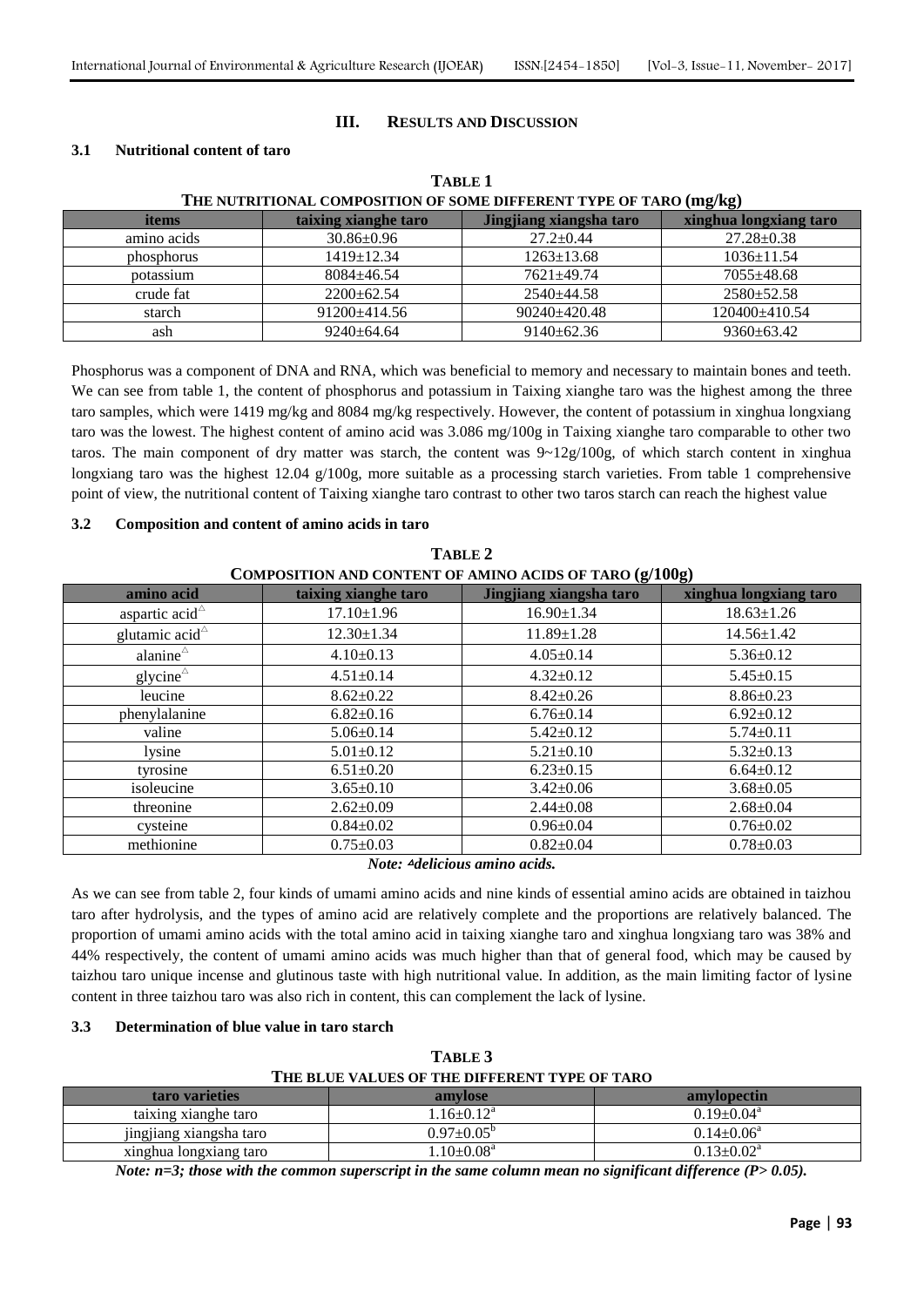The blue value reflects the ability to bind iodine, and was related to the chain length of amylose or the side chain length of amylopectin. The longer the chain, the higher the blue value. The measured blue values of amylose and amylopectin were different due to their differences in molecular structure and linearity. Because of its high degree of linear polymerization of amylose, the blue value of amylose was generally 0.8 to 1.2; because of its short side chain of amylopectin, the general blue value of amylopectin  $0.08~0.22^{[4]}$ . The blue values of amylose of taixing xianghe taro, jingjiang xiangsha taro and xinghua longxiang taro were 1.16, 0.97 and 1.10, respectively, and the blue values of amylopectin were 0.19, 0.14 and 0.13 respectively. The blue value of taixing xianghe taro and xinghua longxiang taro was significantly higher than that of jingjiang xiangsha taro  $(P<0.05)$  in amylose, The purity of amylose and amylopectin reached the requirements.









**FIG.2: EFFECTS OF CONTENT ON SWELLING POWER OF TARO STARCH**

The starch swelling force reflects the characteristics of amylose, and the dissolution of starch was mainly that amylose escaping from the swelling granules, the swelling force indicated the strength of the bonding force inside the starch granules <sup>[9].</sup> From Fig. 1 and Fig. 2, we can see that the solubility of taixing xianghe taro was the largest, followed by jingjiang xiangsha and xinghua longxiang taro. As which can be seen from figure 1, with the increasing contention of starch, the corresponding decrease of solubility, swelling force and solubility of starch affect its application in food.



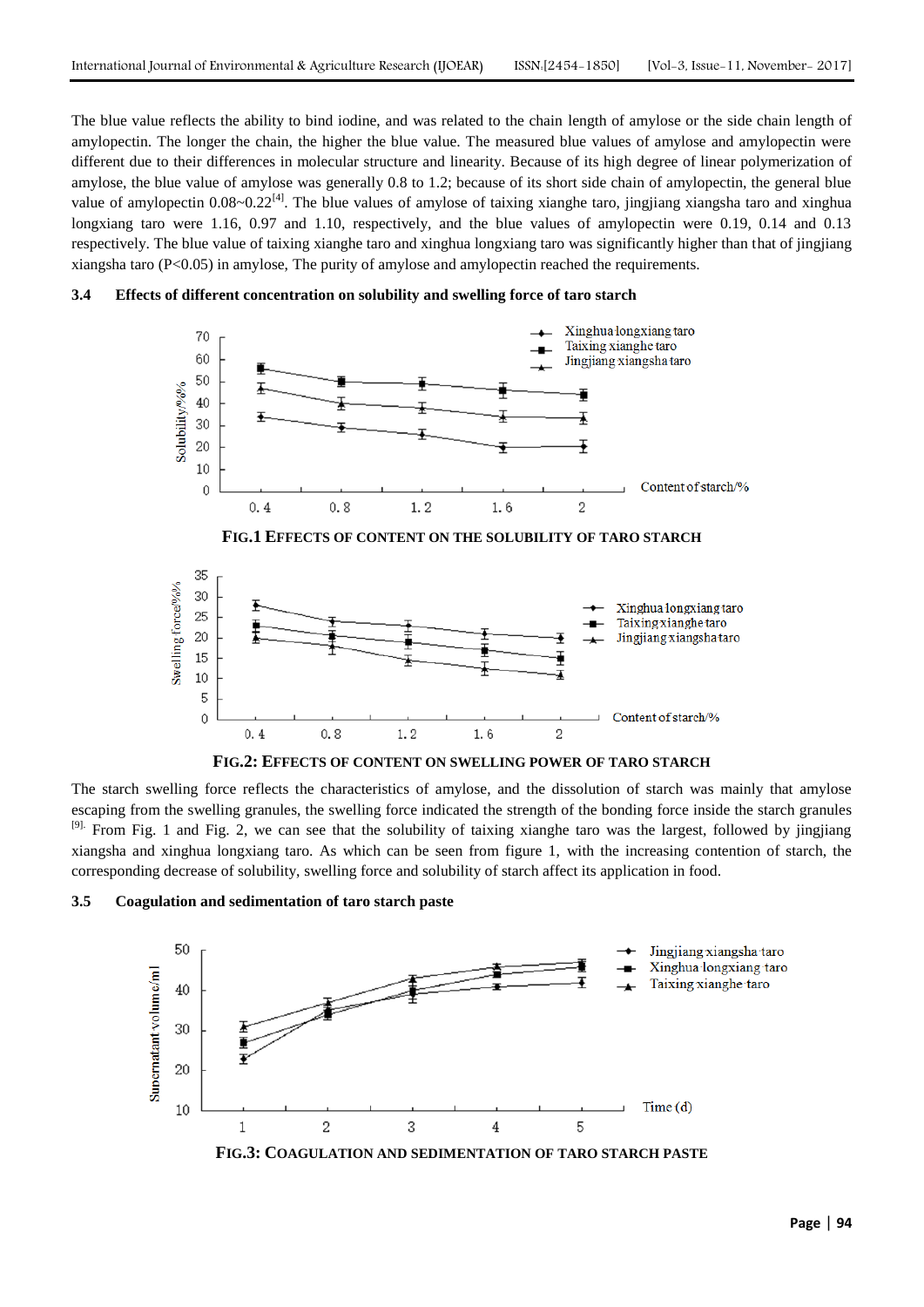The speed of coagulation and sedimentation was an indicator of starch properties. As can be seen from Figure 3, in the initial stage, the speed of coagulation and sedimentation was very fast, but after 2d the speed became slow. In the order of the speed according to coagulation and sedimentation: taixing xianghe taro>xinghua longxiang taro>jingjiang xiangsha taro. The faster of coagulation and sedimentation in taixing xianghe taro, indicating that the content of starch and the rate of starch extraction were higher.

#### **3.6 Observations on the morphology of taro granules**



**(a) magnifying 800 times (b) magnifying 2500 times (c) magnifying 4000 times FIG.4: ELECTRON MICROGRAPHS OF TAIXING TARO STARCH**



**(a) magnifying 800 times (b) magnifying 2500 times (c) magnifying 4000 times FIG.5 ELECTRON MICROGRAPHS OF XINGHUA TARO STARCH**



**(a) magnifying 800 times (b) magnifying 2500 times (c) magnifying 4000 times FIG.6 ELECTRON MICROGRAPHS OF JINGJIANG TARO STARCH**

The results of scanning electron microscopy on different taizhou taro were showed from figure 4~figure 6. Starch granules of different taro cultivars have different characteristics in particle size and ultrastructure. From the particle morphology point of view, Taixing taro starch granules smaller and smooth surface, uniform. Particle shape was spherical. Xinghua taro particles were irregular diamond. Jingjiang taro starch granules were irregular spherical, uneven spherical surface. Taro starch granules were small, cooked, the taste smooth, delicate, and hot and cold starch paste stability.

#### **3.7 Effects of content on drainage rate of taro starch**

As can be seen from figure 7, the drainage rate of jingjiang xiangsha taro was highest, followed by xinghua longxiang taro, the curve of drainage rate in jingjiang xiangsha taro almost coincided with that of xinghua longxiang taro, the drainage rate of taixing xianghe taro was smaller than jingjiang xiangsha taro and xinghua longxiang taro.Meanwhile, it can be seen that with the increasing concentration of starch, the drainage rate of starch decreased. It can be inferred by figure 7 that the content of amylose in taizhou taro was as follows: jingjiang xiangsha taro> xinghua longxiang taro> taixing xianghe taro. If the freeze-thawing of starch paste was not stable, which would make the free water drain, thus undermining the original texture of food, so that food quality was declined.